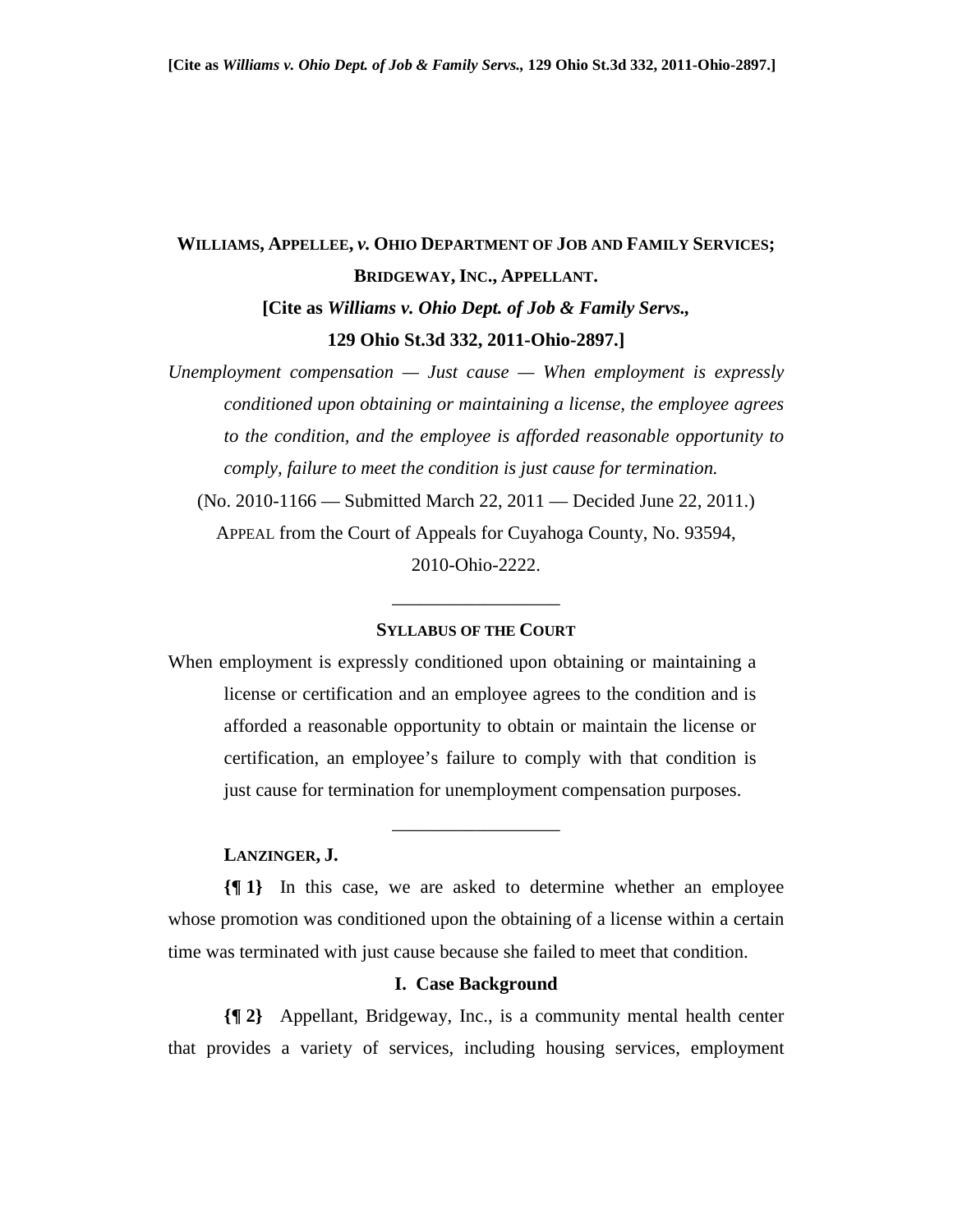services, and counseling, to the mentally ill. Appellee, Mary Williams, was hired as a full-time residential social worker at the center.

**{¶ 3}** Approximately three months after her hiring, Williams was offered a promotion to residential services program manager by Bridgeway. A residential services program manager is required to supervise and manage two 24-hour residential facilities and is responsible for all aspects of the operations programming, including signing off on clinical treatment plans. Williams's promotion was conditioned on the requirement that she obtain certification as a licensed independent social worker ("LISW") within 15 months. The appointment letter dated January 17, 2007, states: "You will be required to complete your LISW licensure within 15 months (by May 2008) which is a requirement for this position. Failure to complete the LISW licensure by May of 2008 will make you ineligible to keep this position." In signing the appointment letter on January 23, 2007, Williams acknowledged, "I have read the attached position description and accept the terms and conditions of employment as stated and discussed for the position of Residential Services Program Manager."

**{¶ 4}** Williams was scheduled to take the LISW exam in April 2008, but due to health concerns, she rescheduled the test for June, with Bridgeway's consent. Unfortunately, she did not receive a passing score in June and was not eligible to take the exam again for 90 days. Because Williams did not obtain her LISW certification within the time required, she was terminated.

**{¶ 5}** Williams filed an application for unemployment compensation with the Ohio Department of Job and Family Services. The agency disallowed the application, determining that she had been discharged with just cause. On appeal, the director's redetermination affirmed the initial decision. A second appeal followed, and the matter was transferred to the Unemployment Compensation Review Commission.

2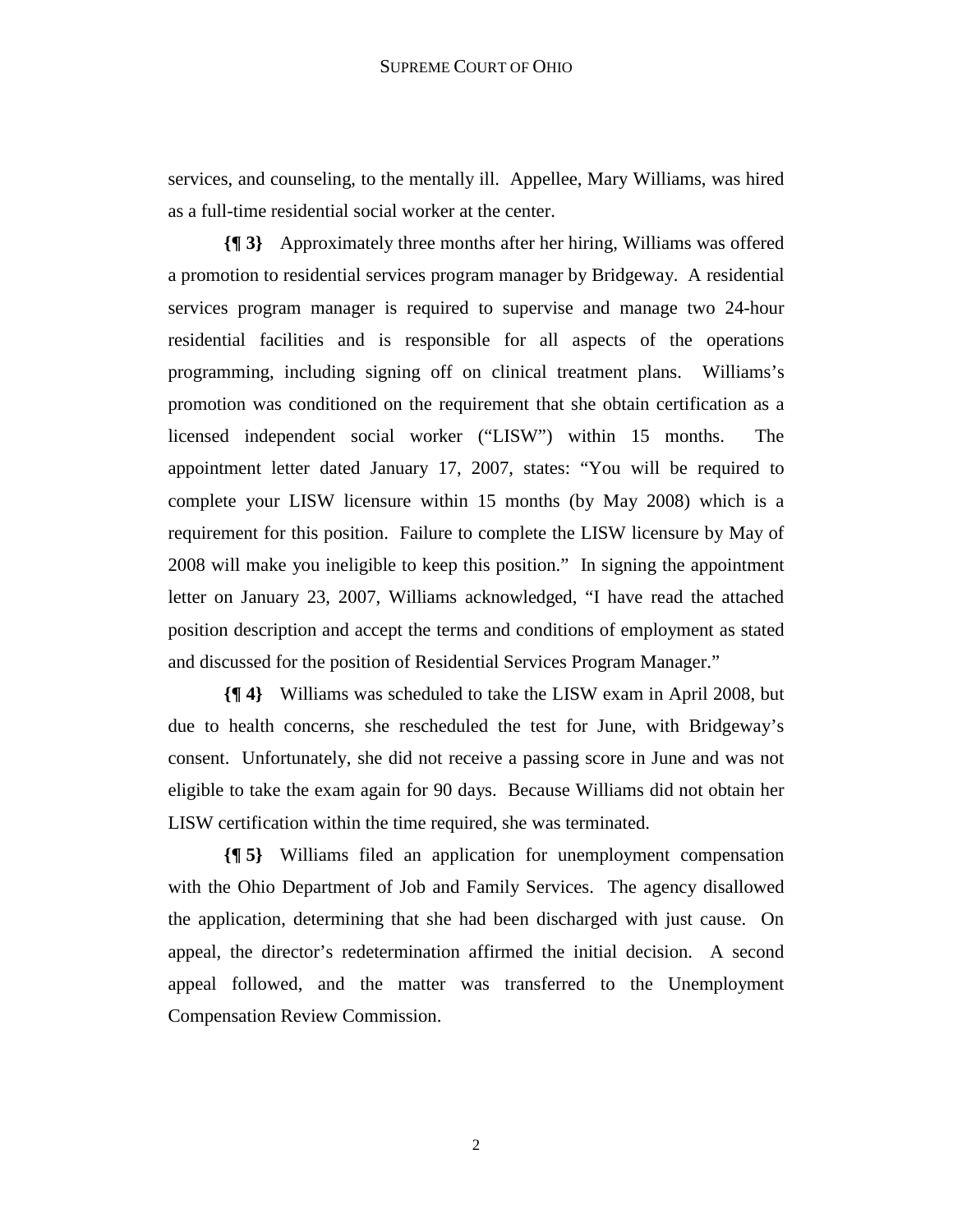**{¶ 6}** At a telephone hearing held in October 2008, Cheryl Lydston, Williams's supervisor, testified on Bridgeway's behalf. She stated that Williams was discharged because she failed to obtain her LISW certification within 15 months. The supervisor explained that Williams's failure to obtain the LISW certification affected Bridgeway because program managers were expected to provide clinical supervision of staff and to have a certain expertise in providing services. Because Williams was not an LISW, another program manager had to sign off on treatment plans and clinically monitor the plans.

**{¶ 7}** On cross-examination, Lydston acknowledged that another program manager, who had worked for Bridgeway for approximately 13 years at the time of hearing, did not have her LISW certification. That individual, however, was a registered nurse and a licensed counselor and was hired at a time when the company wanted nurse managers. Lydston also testified that although she did not have her LISW certification when she started with Bridgeway as a program manager in 2000, following her promotion to supervisor in 2006, she obtained the license in 2007, as the company had required.

**{¶ 8}** Williams also testified. She agreed that when she was promoted to program manager, she was informed that the promotion was conditioned upon her obtaining LISW certification. Williams also admitted that she failed the exam in June 2008.

**{¶ 9}** The hearing officer issued a decision affirming the director's redetermination that Williams had been discharged with just cause:

**{¶ 10}** "The facts cited above strongly support the decision that claimant was discharged with just cause in connection with her work and that the Redetermination decision must be affirmed. When claimant was offered and accepted the position as Residential Program Manager, she clearly knew that she was required, as a condition of employment, to pass the test to receive her LISW

3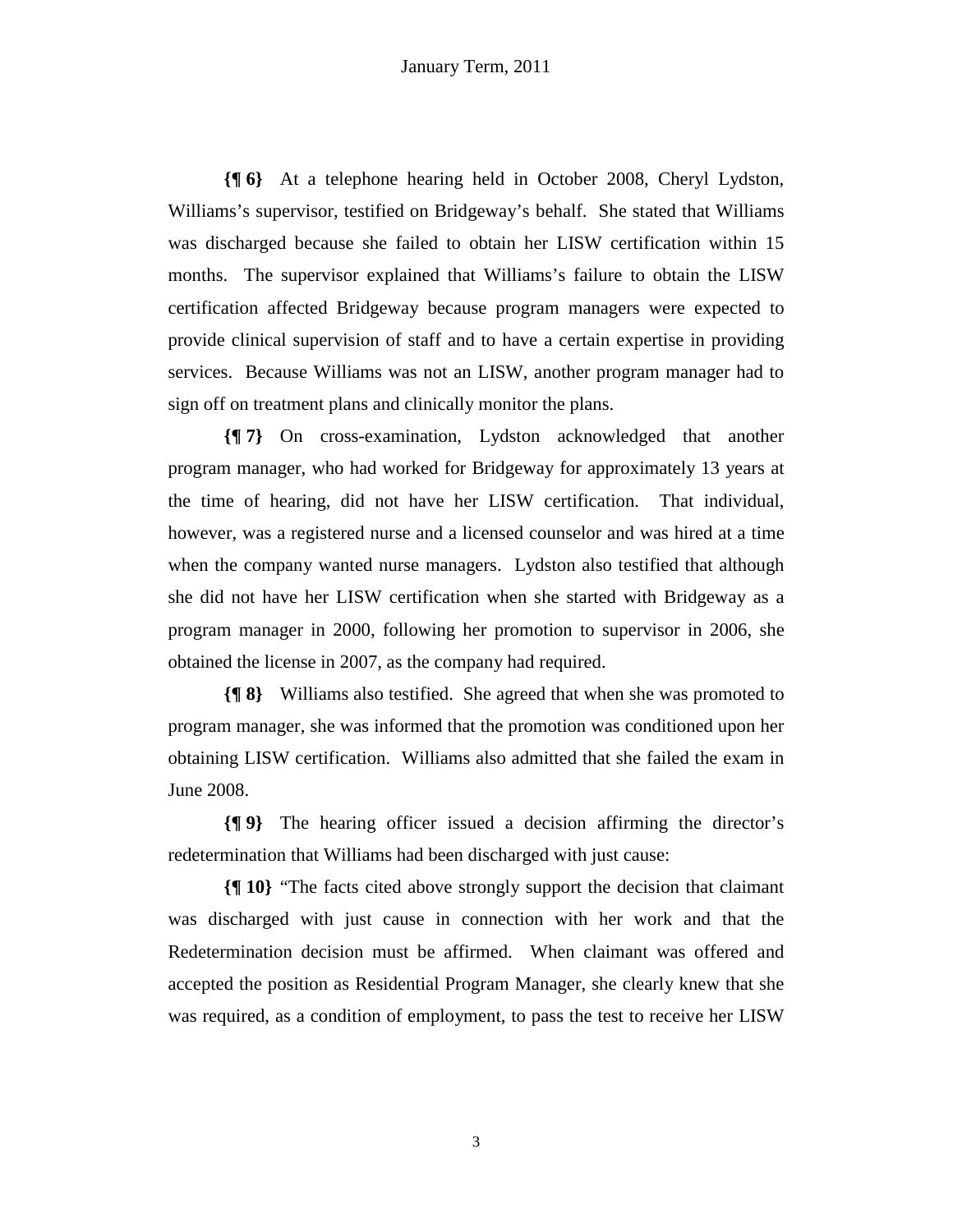certification within fifteen months. She waited to the last moment and failed the test with insufficient time remaining to retake the test.

**{¶ 11}** "Claimant raises the defense that two other Residential Program Managers did not have the LISW certification. One has been a Residential Program Manager for thirteen years and the other for five years. It is not uncommon to have employers increase the educational pre-requisites in order to be hired or maintain employment. Claimant knew she had fifteen months to get the certification. She failed to do so without justification."

**{¶ 12}** Williams appealed to the Court of Common Pleas of Cuyahoga County. Following briefing and a review of the record, the common pleas court found that that decision of the Unemployment Compensation Review Commission was not unlawful, unreasonable, or against the manifest weight of the evidence and denied the appeal.

**{¶ 13}** Williams appealed to the Eighth District Court of Appeals. The appellate court reversed, holding that Williams's requirement to obtain an LISW certification was not fairly applied to other program managers. *Williams v. Ohio Dept. of Job & Family Servs.*, 8th Dist. No. 93594, 2010-Ohio-2222, ¶ 20. We accepted Bridgeway's discretionary appeal on one proposition of law: "An employee who fails to obtain a license or certification that was a condition of employment, as verified by the letter of appointment signed by the employee at the time of hire, is discharged for just cause in connection with work within the meaning of Ohio Revised Code Section 4141.29(D)(2)(a)."

#### **II. Analysis**

**{¶ 14}** Williams applied for unemployment compensation after she was discharged by Bridgeway. R.C. 4141.29 sets forth the eligibility and qualifications for unemployment benefits:

**{¶ 15}** "(D) \* \* \* [N]o individual may serve a waiting period or be paid benefits under the following conditions: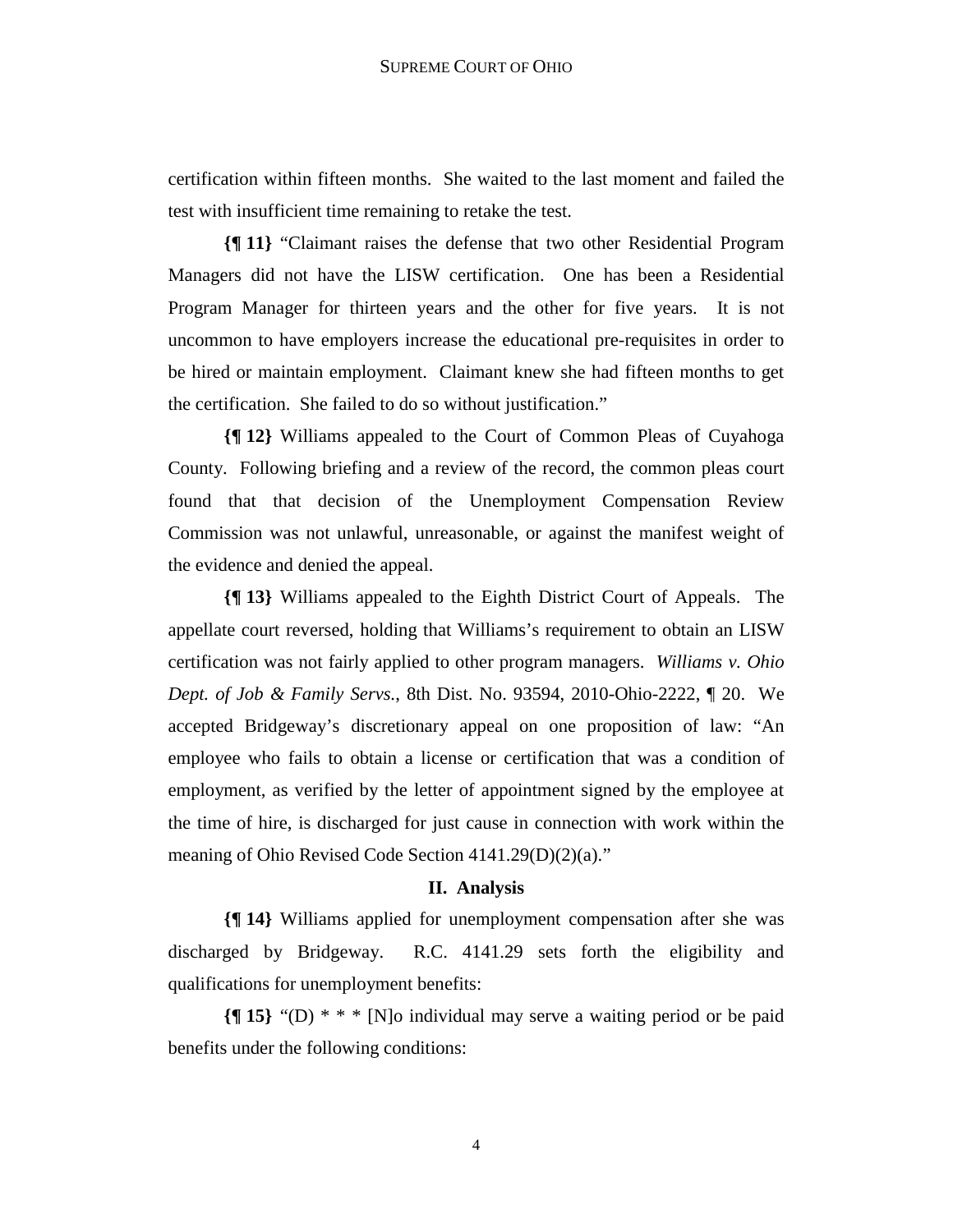**{¶ 16}** "\* \* \*

**{¶ 17}** "(2) For the duration of the individual's unemployment if the director finds that:

**{¶ 18}** "(a) The individual quit work without just cause or has been discharged for just cause in connection with the individual's work \* \* \*."

**{¶ 19}** R.C. 4141.46 provides that R.C. 4141.01 through 4141.46 is to be liberally construed.

# *A. Standard of Review*

**{¶ 20}** The Unemployment Compensation Review Commission's determination of whether a claimant was discharged with just cause is appealable to the court of common pleas: "If the court finds that the decision of the commission was unlawful, unreasonable, or against the manifest weight of the evidence, it shall reverse, vacate, or modify the decision, or remand the matter to the commission. Otherwise, the court shall affirm the decision of the commission." R.C. 4141.282(H). This limited standard of review applies to all appellate courts. *Irvine v. Unemp. Comp. Bd. of Review* (1985), 19 Ohio St.3d 15, 18, 19 OBR 12, 482 N.E.2d 587. Thus, a reviewing court may not make factual findings or determine a witness's credibility and must affirm the commission's finding if some competent, credible evidence in the record supports it. Id. In other words, a reviewing court may not reverse the commission's decision simply because "reasonable minds might reach different conclusions." Id.

# *B. Just Cause*

**{¶ 21}** Bridgeway contends that because Williams's employment was conditioned on the obtaining of an LISW certification within 15 months, her failure to comply with that condition was just cause for her termination and thus she was not eligible for unemployment benefits.

**{¶ 22}** Although it is not defined by statute, we have stated that "just cause" is " 'that which, to an ordinarily intelligent person, is a justifiable reason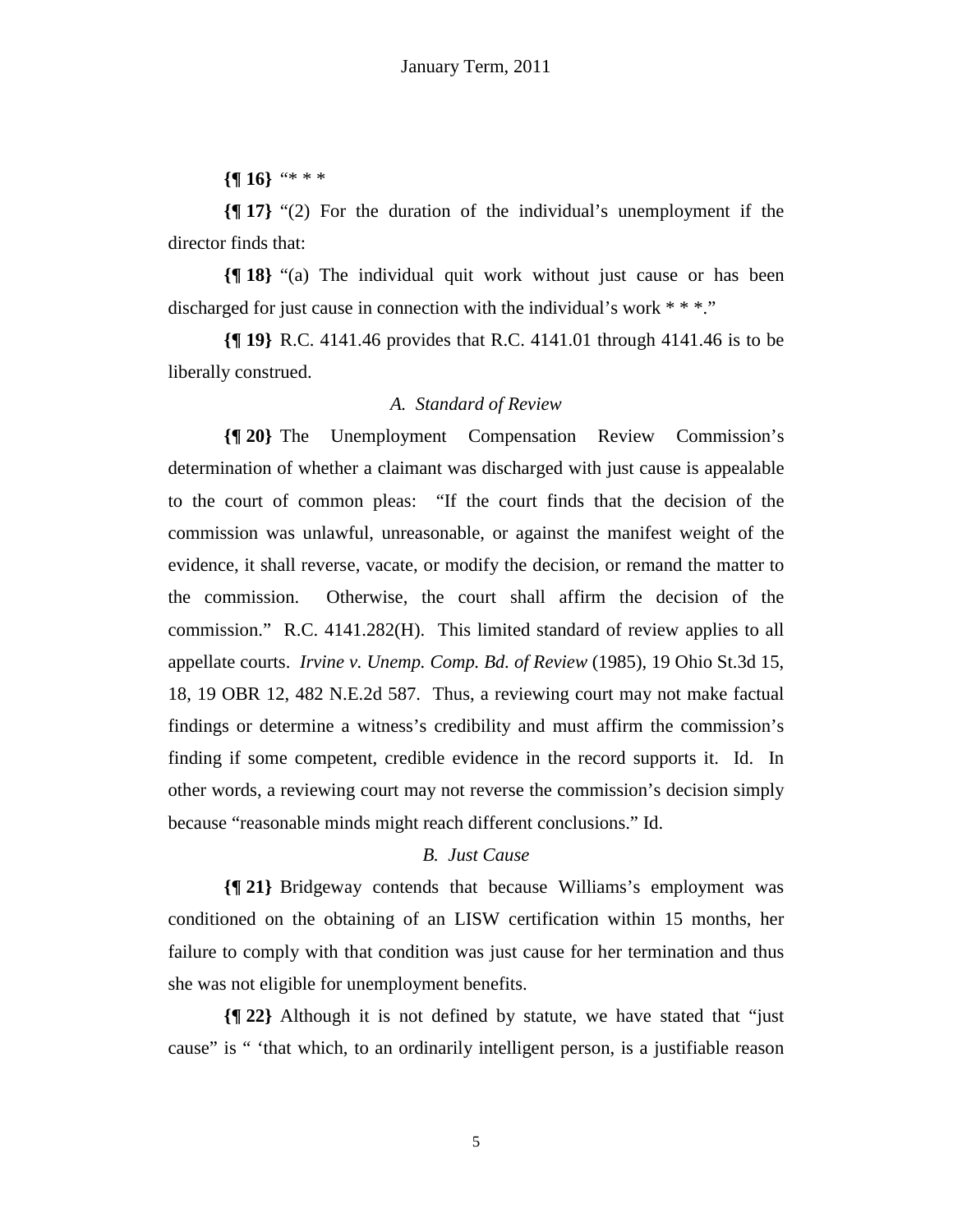for doing or not doing a particular act.' " *Irvine*, 19 Ohio St.3d at 17, 19 OBR 12, 482 N.E.2d 587, quoting *Peyton v. Sun T.V. & Appliances* (1975), 44 Ohio App.2d 10, 12, 73 O.O.2d 8, 335 N.E.2d 751. The determination whether there is just cause for discharge depends upon the factual circumstances of each case. *Warrensville Hts. v. Jennings* (1991), 58 Ohio St.3d 206, 207, 569 N.E.2d 489. "[W]hat constitutes just cause must be analyzed in conjunction with the legislative purpose underlying the Unemployment Compensation Act. Essentially, the Act's purpose is 'to enable unfortunate employees, who become and remain *involuntarily* unemployed by adverse business and industrial conditions, to subsist on a reasonably decent level and is in keeping with the humanitarian and enlightened concepts of this modern day.' " (Emphasis sic.) *Irvine* at 17, quoting *Leach v. Republic Steel Corp.* (1964), 176 Ohio St. 221, 223, 27 O.O.2d 122, 199 N.E.2d 3.

**{¶ 23}** However, we have cautioned, "The Act does not exist to protect employees from themselves, but to protect them from economic forces over which they have no control. When an employee is at fault, he is no longer the victim of fortune's whims, but is instead directly responsible for his own predicament. Fault on the employee's part separates him from the Act's intent and the Act's protection. Thus, fault is essential to the unique chemistry of a just cause termination." *Tzangas, Plakas & Mannos v. Ohio Bur. of Emp. Servs.* (1995), 73 Ohio St.3d 694, 697-698, 653 N.E.2d 1207.

**{¶ 24}** Fault on an employee's part is an essential component of a justcause termination. Fault, however, is not limited to willful or heedless disregard of a duty or a violation of an employer's instructions. Id. at 698. Unsuitability for a position constitutes fault sufficient to support a just-cause discharge. "An employer may properly find an employee unsuitable for the required work, and thus to be at fault, when: (1) the employee does not perform the required work, (2) the employer made known its expectations of the employee at the time of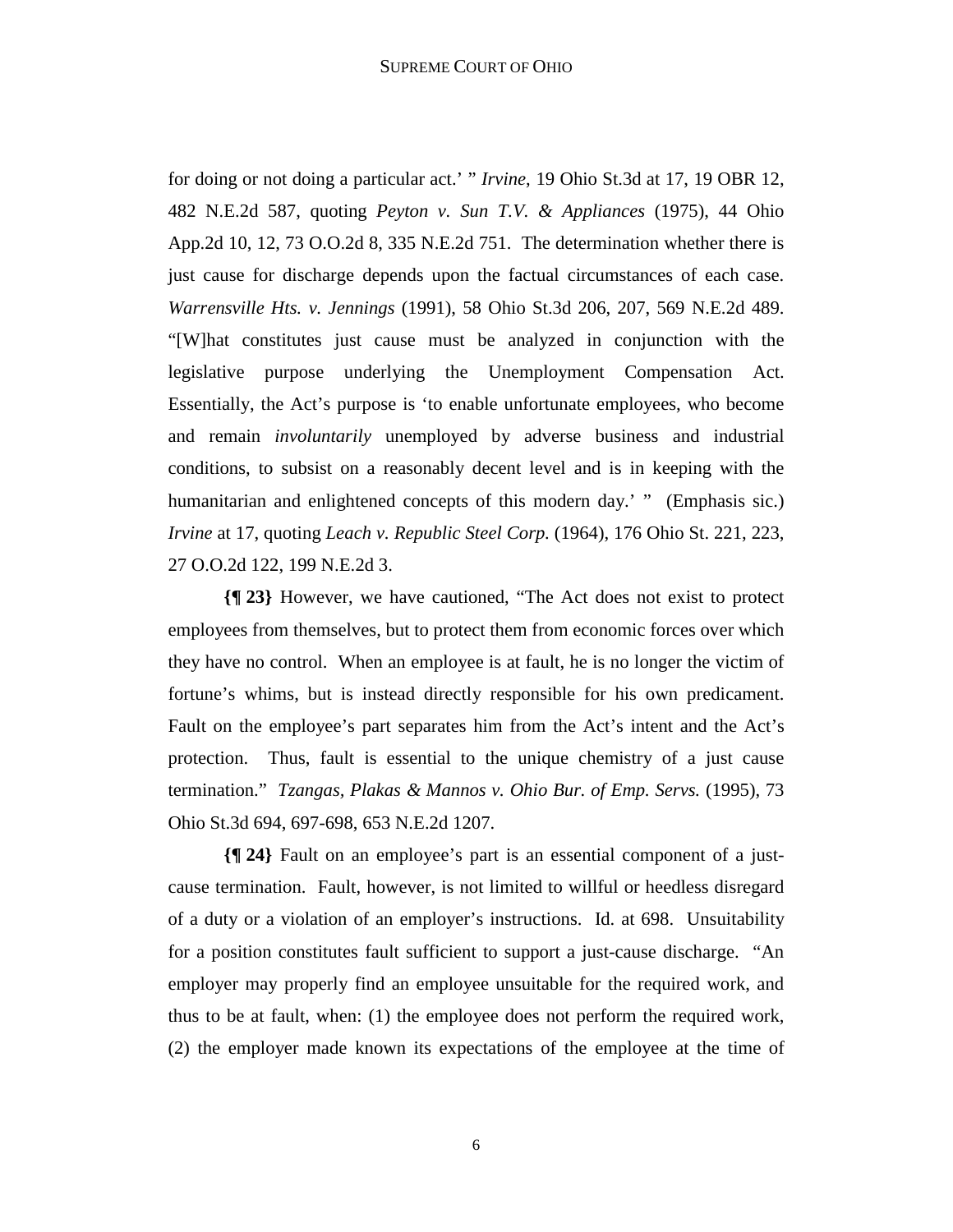hiring, (3) the expectations were reasonable, and (4) the requirements of the job did not change substantially since the date of the original hiring for that particular position." Id. at paragraph four of syllabus.

**{¶ 25}** In this case, it is clear that Bridgeway informed Williams of its expectation that she obtain her LISW certification within 15 months of her promotion, that she was aware of the condition, and that she failed to satisfy that condition. There is no evidence or argument that obtaining the LISW certification was an unreasonable expectation or that the time within which she was required to obtain the license was unreasonable. Although Williams argues that she was not afforded the opportunity to retake the examination, she was the person who controlled the timing of taking the examination. In fact, Bridgeway accommodated Williams when she was not able to take the exam in April due to health concerns and allowed her to take it outside the 15-month period. Even though Bridgeway had granted Williams a short extension to take the examination, it did not waive the requirement that she obtain the license.

**{¶ 26}** Finding that Williams's discharge was with just cause is consistent with the purpose of the Unemployment Compensation Act. "The act was intended to provide financial assistance to an individual who had worked, was able and willing to work, but was temporarily without employment through no fault or agreement of his own." *Salzl v. Gibson Greeting Cards, Inc.* (1980), 61 Ohio St.2d 35, 39, 15 O.O.3d 49, 399 N.E.2d 76. There were no outside economic factors influencing Williams's termination. Williams had a responsibility to obtain the license as she had agreed to do when accepting the promotion. Failing to meet that requirement was sufficient to establish fault as it was defined in *Tzangas*.

**{¶ 27}** We hold that when employment is expressly conditioned upon obtaining or maintaining a license or certification and an employee agrees to the condition and is afforded a reasonable opportunity to obtain or maintain the

7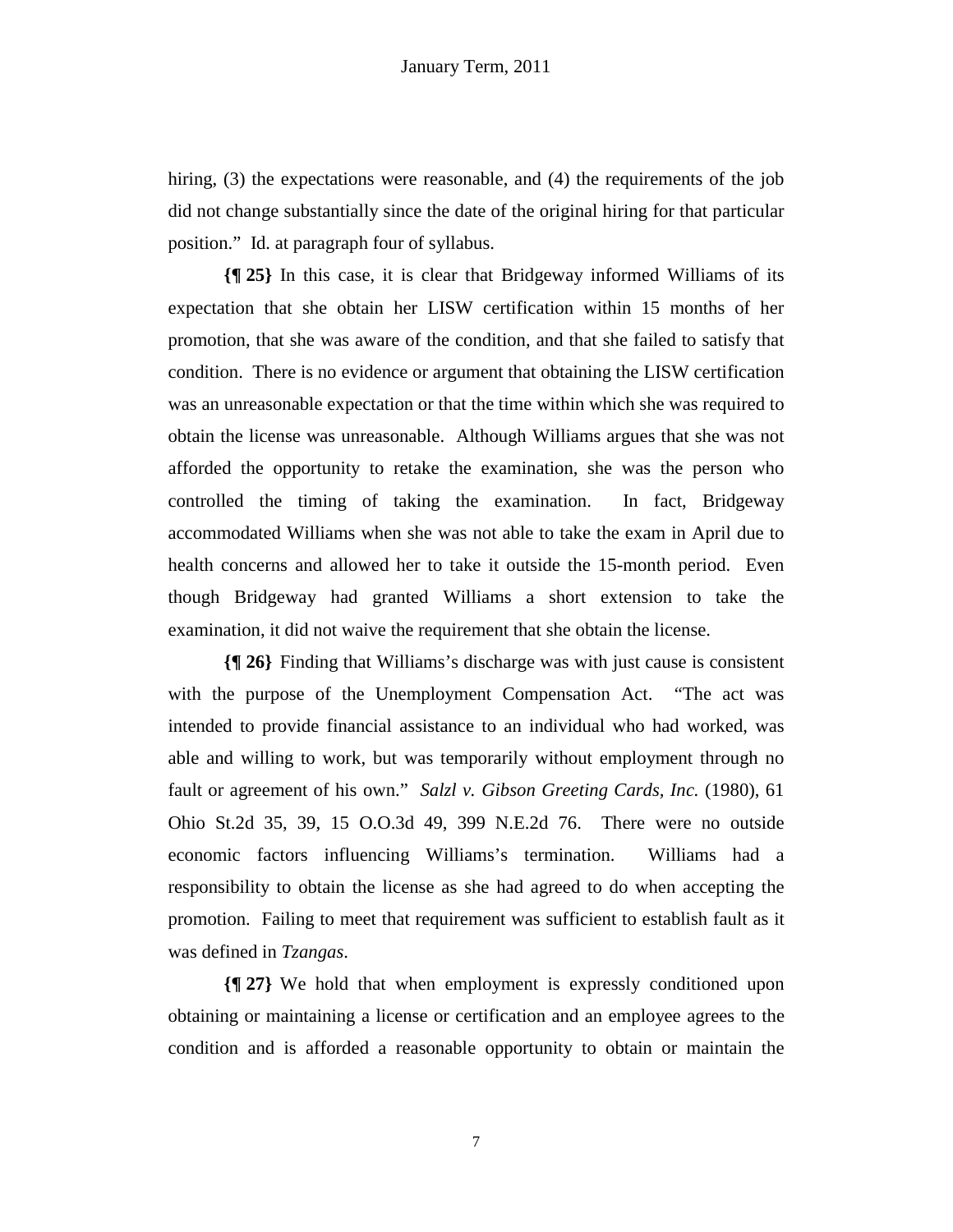license or certification, an employee's failure to comply with that condition is just cause for termination for unemployment compensation purposes. We therefore conclude that the review commission's decision to deny Williams unemployment benefits was not unlawful, unreasonable, or against the manifest weight of the evidence.

# *C. Fairly Applied Policy*

**{¶ 28}** The court of appeals determined that Williams's termination was without just cause because the requirement to obtain a LISW license was not fairly applied to all the program managers. The appellate court relied on *Shaffer v. Am. Sickle Cell Anemia Assn.* (June 12, 1986), Cuyahoga App. No. 50127, 1986 WL 6711, for the proposition that "termination pursuant to company policy will constitute just cause only if the policy is fair, and fairly applied. *Harp v. Administrator, Bureau of Unemployment Compensation* (1967), 12 Ohio Misc. 34 [41 O.O.2d 25, 230 N.E.2d 376]. This court's review of the fairness of a company policy is necessarily limited to a determination of whether the employee received notice of the policy; whether the policy could be understood by the average person; and whether there was a rational basis for the policy. The issue of whether the policy was fairly applied relates to whether the policy was applied to some individuals but not others." Id. at \*2.

**{¶ 29}** We have never adopted such a standard, nor is it necessary to do so in this case. Williams accepted the promotion to program manager knowing that she was required to obtain the LISW certification within 15 months. The requirement was stated as an express condition of the promotion; it was not stated as a company policy. Furthermore, she was not similarly situated to the other two program managers, who had significantly more experience than Williams and were hired several years before she was.

**{¶ 30}** Although the appellate court noted that there is no governmental requirement that program managers be LISWs and that Williams's supervisor did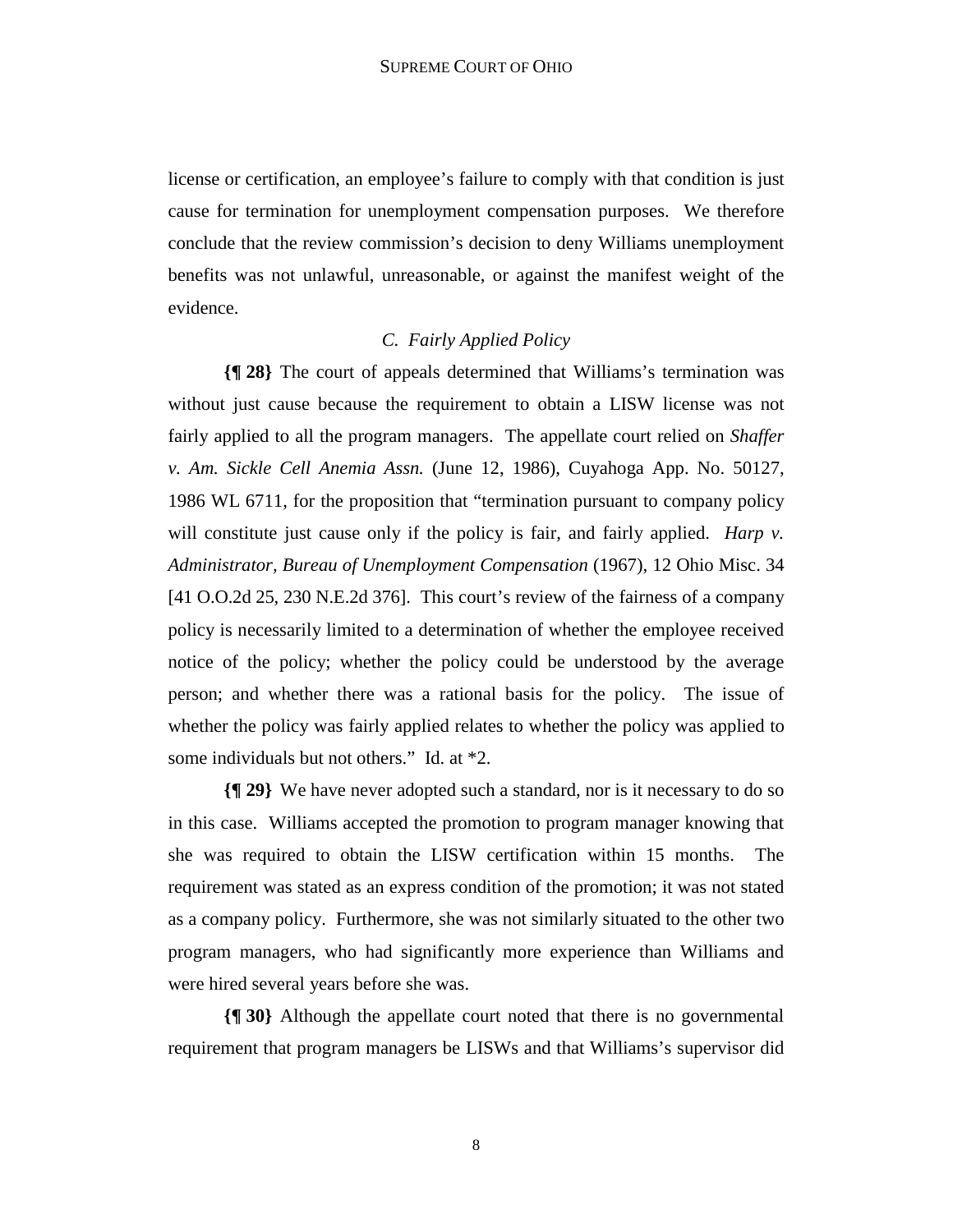not know whether any other employee had been hired as a program manager on the condition of obtaining a license, as Williams had been, there also was no evidence that any other program manager had been hired in the same time period. There was, however, evidence that the two most recent employees who received promotions—Williams and her supervisor—were both required by Bridgeway to obtain LISW certification. Unfortunately, Williams was unsuccessful in her attempt.

**{¶ 31}** As the review commission noted, a company is entitled to increase the educational requirements for employment opportunities. Nothing in the record shows that the requirement — to obtain LISW certification within 15 months — was an unreasonable expectation or that other individuals were contemporaneously hired as program managers and were not required to obtain LISW certification. Thus, even if we were to adopt a requirement that any company policy must be fair and fairly applied before a termination for failure to follow that policy is deemed a just-cause determination, there is competent, credible evidence upholding the review commission's decision that Williams's termination was for just cause.

### **III. Conclusion**

**{¶ 32}** It is undisputed that Williams was required to become certified as an LISW within 15 months of her promotion and that she had agreed to that requirement. Although she made a bona fide effort, she failed to meet the requirement, and she was terminated with just cause. As we have stated, "To find that an employee is entitled to unemployment compensation when she is terminated for her inability to perform the job for which she was hired would discourage employers from taking a chance on an unproven worker. Most employees need an employer to take a leap of faith when initially hiring them. An employer relies upon an employee's representations that she can adequately perform the required work. Likewise, an employee relies upon an employer's